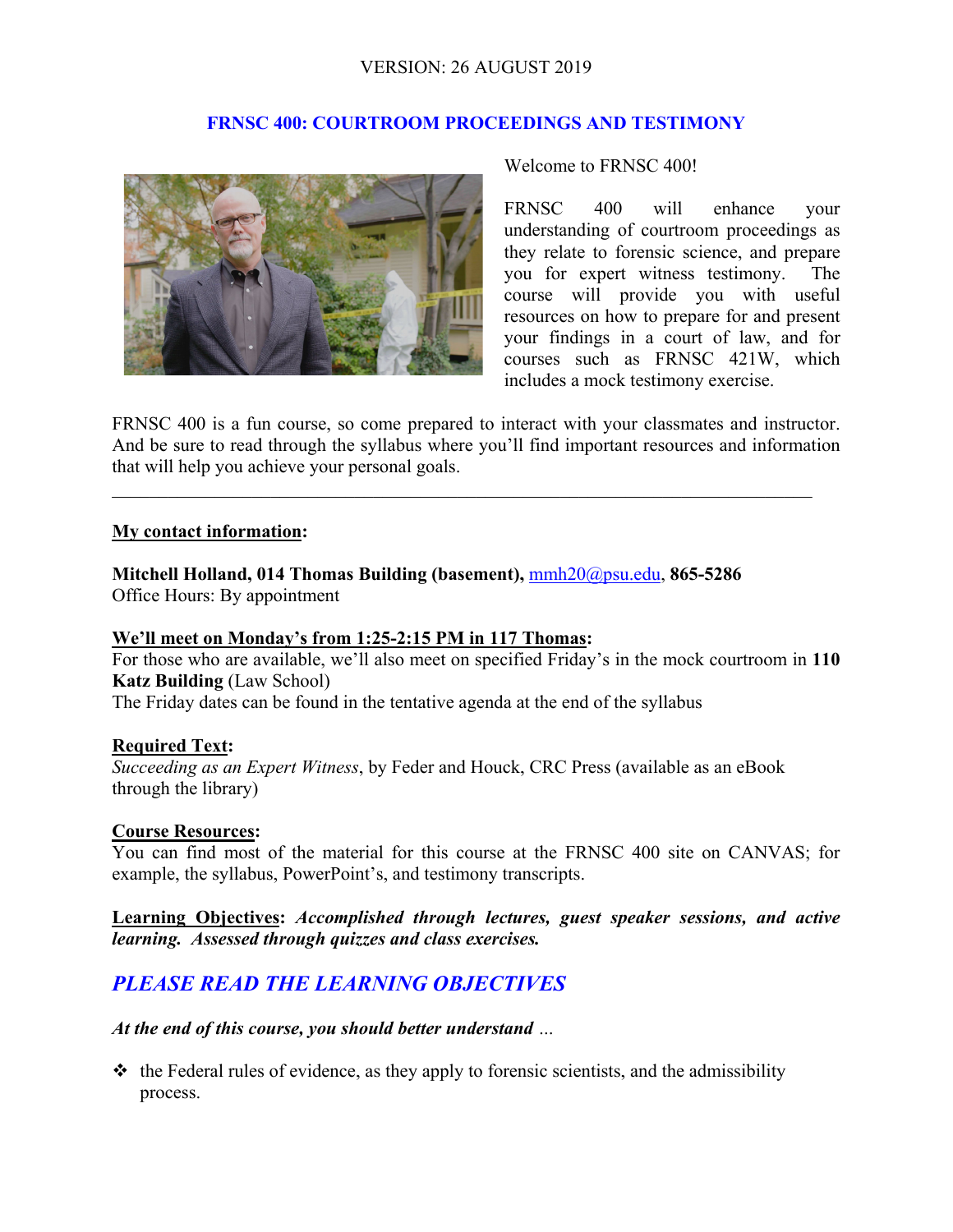- $\cdot$  the various environments where expert testimony can be given (e.g., the differences between a deposition, grand jury proceeding, bench trial, and jury trial).
- $\triangle$  the role of each player in a deposition, grand jury or trial proceeding.
- $\triangle$  the procedures involved in direct and cross examination of experts.
- $\triangle$  the expectations of dress, demeanor and delivery when providing expert testimony.
- $\triangleleft$  the importance of ethical behavior when providing expert testimony.
- $\cdot$  the physical design and features of a courtroom, and how expert testimony is given at the trial level.
- $\triangle$  the differences between verbalized and written expert testimony.
- $\triangleleft$  the practice of effective trial strategies, as they relate to forensic scientists.

# **Graded Opportunities:**

- I. *Quizzes*: Two (2) quizzes given during class. The quiz schedule can be found in the Tentative Agenda provided at the end of the syllabus.
- II. *Testimony Exercise*: Working in groups of three (3), identify a court case with enough forensic evidence to develop 20 minutes of trial testimony. Each team member will serve as an expert, prosecutor, and defense attorney. *By 30 August*, identify your team leader and have them send me an email message. For continuity purposes, the team leader will be the POC for each team when communicating with me. *By 20 September*, obtain approval for a case to present.
- III. *Class Participation*: Attendance is expected at each class allowing students to realize the most fruitful outcome.

| Grading:<br><i>Quizzes</i> (100 pts each)                              | 200 pts $(40\%)$ |
|------------------------------------------------------------------------|------------------|
| <b>Testimony Exercise</b>                                              | 300 pts $(60\%)$ |
| <b>Class Participation</b><br>(10 pts lost for each unexcused absence) | 0 pts $(0\%)$    |

 $\text{TOTAL} = 500 \text{ pts} (100\%)$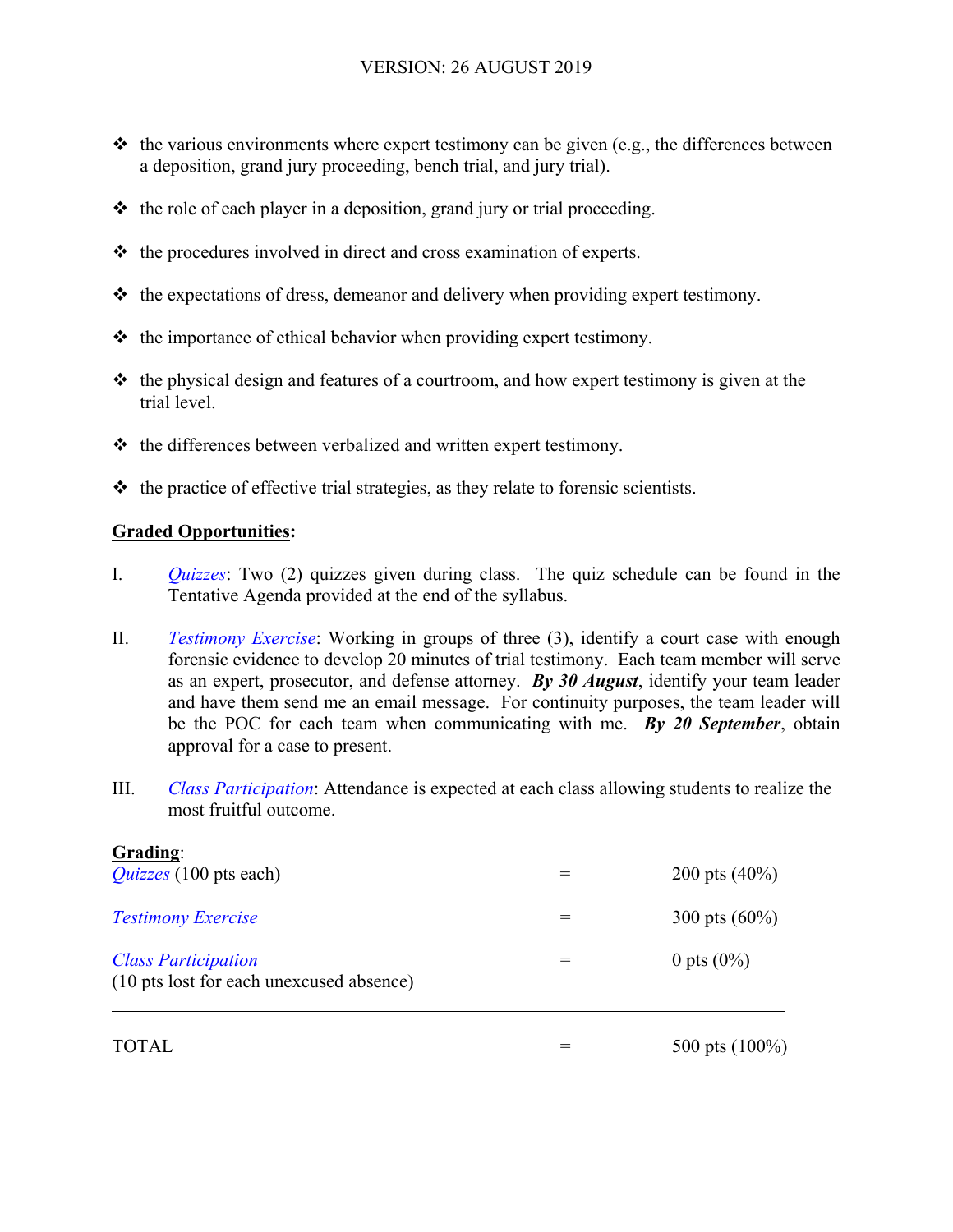## *Grading Scheme*:

Grading will follow University's guidelines. The following is a typical grading scheme used in previous semesters:

 $93-100 = A$ ,  $88-92 = A$ -,  $84-87 = B$ +,  $80-83 = B$ ,  $76-79 = B$ - $72-75 = C +$ ,  $68-71 = C$ ,  $58-67 = D$ ,  $58 = F$ 

# **Exam Policy:**

Requests for a makeup quiz must be made by sending me an email *no later than two weeks prior* to the scheduled quiz. If an unexpected illness keeps a student from attending a quiz, an email must be sent to me prior to the class period in order for the student to be allowed to take a makeup.

No bathroom breaks are allowed during quizzes, and nothing is allowed on your desk other than writing utensils and a calculator (when necessary).

# **Academic Integrity:**

In an examination setting, unless the instructor gives explicit prior instructions to the contrary, violations of academic integrity shall consist of any attempt to receive assistance from written or printed aids, from any person or papers or electronic devices, or of any attempt to give assistance, whether the student doing so has completed his or her own work or not. Other violations include, but are not limited to, any attempt to gain an unfair advantage in regard to an examination, such as tampering with a graded exam or claiming another's work to be one's own. Failure to comply will lead to sanctions against the student in accordance with the Policy on Academic Dishonesty in the Eberly College of Science. All University and Eberly College of Science policies regarding academic integrity/academic dishonesty apply to the students enrolled in this course. Refer to the following URL for further details on the academic integrity policies of the Eberly College of Science: http://science.psu.edu/current-students/Integrity/Policy.html.

Matters of academic dishonesty will be turned over to the University disciplinary system and may result in a failing grade for the course.

# **Disability Policy:**

Penn State welcomes students with disabilities into the University's educational programs. If you have a disability-related need for reasonable academic adjustments in this course, contact the Office for Disability Services (ODS) at 814-863-1807 (V/TTY). For further information regarding ODS, please visit the Office for Disability Services Web site at http://equity.psu.edu/ods/.

You must contact ODS and request academic adjustment letters at the beginning of each semester. In order to receive consideration for course accommodations, you must contact ODS and provide documentation (http://equity.psu.edu/ods/guidelines/documentation-guidelines). If the documentation supports the need for academic adjustments, ODS will provide a letter identifying the appropriate adjustments. Please share this information and discuss the adjustments with your instructor as early in the course as possible.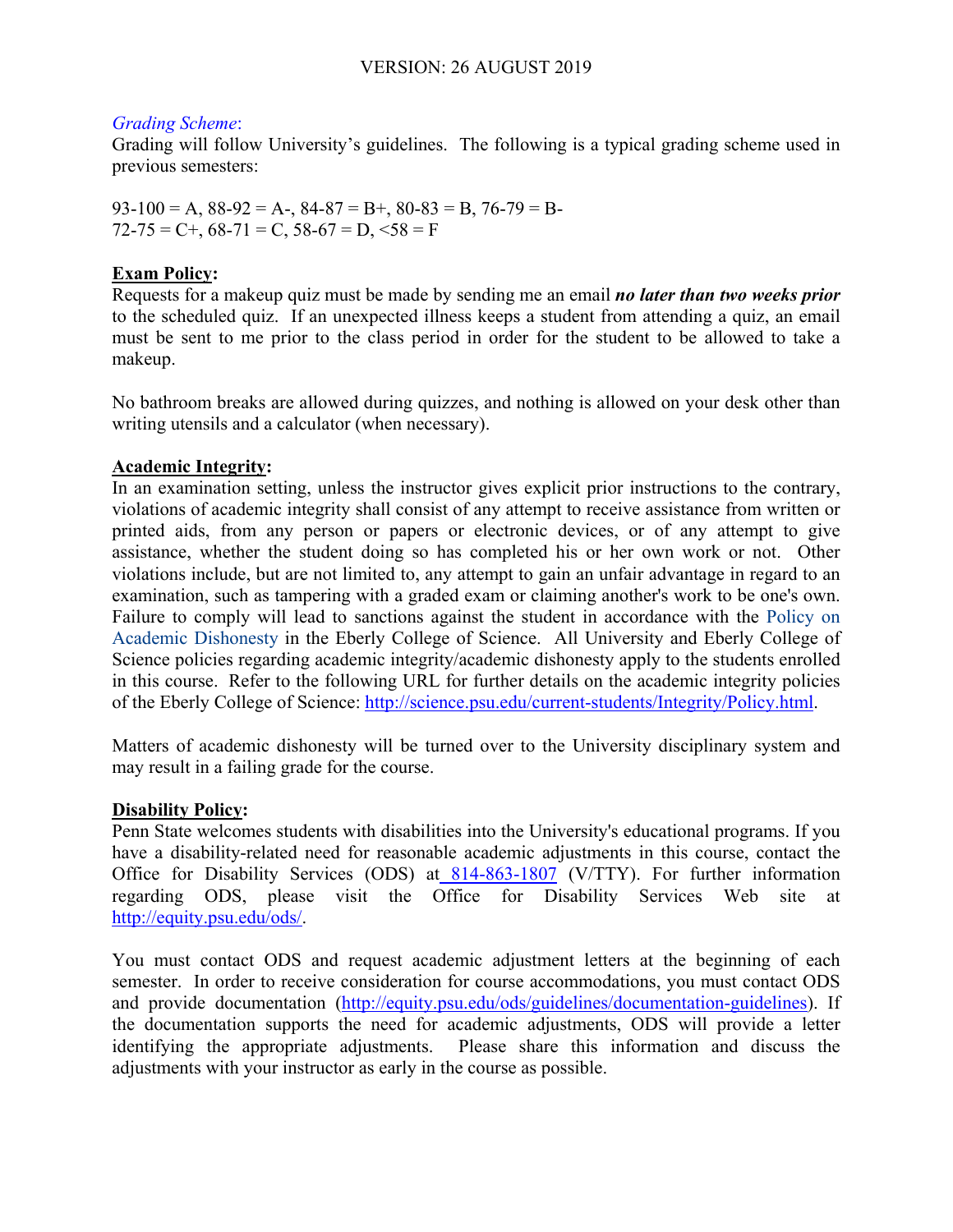## **Mutual Respect and Cooperation:**

The Eberly College of Science Code of Mutual Respect and Cooperation (http://science.psu.edu/climate) embodies the values that we hope our faculty, staff, and students possess and will endorse to make The Eberly College of Science a place where every individual feels respected and valued, as well as challenged and rewarded.

#### **Reporting Bias:**

Students who experience intolerance or bias, or who observe intolerance or bias, can visit the following website (http://equity.psu.edu/reportbias) to report the incident(s).

## **Counseling & Psychological Services:**

Students are encouraged to reach out to CAPS in the Student Health Center (https://studentaffairs.psu.edu/counseling) for help when needed.

#### **How to be Successful in this Course:**

Be prepared. Study the PowerPoint presentations ahead of the class and read the text book and transcript assignments. Come to every class, ask questions, and schedule one-on-one meetings with Dr. Holland if you need help.

# **TENTATIVE AGENDA**

| AUG $26(1)$ : | <b>Introduction (117 Thomas Building)</b><br>Course Goals, Assessment, and Assignments<br>October $30^{th}$ : "Tour" of the mock courtroom in 110 Katz Building                                                                                                                                                     |
|---------------|---------------------------------------------------------------------------------------------------------------------------------------------------------------------------------------------------------------------------------------------------------------------------------------------------------------------|
| SEP 2:        | <b>NO CLASS (Labor Day)</b>                                                                                                                                                                                                                                                                                         |
| SEP $9(2)$ :  | <b>Rules of Evidence &amp; Admissibility (117 Thomas Building)</b><br>Federal Rules of Evidence, Article VII: Opinions and Expert Testimony<br>(rules #701 to #706), general acceptance (Frye) versus the Daubert<br>Standard, and the admissibility process                                                        |
| SEP 16 (3):   | <b>Environments, Players &amp; Preparation (117 Thomas Building)</b><br>The various environments where expert testimony can be given (e.g., the<br>differences between a deposition, grand jury proceeding, bench trial, and<br>jury trial), the role of players in each environment, and pre-trial<br>preparations |
| SEP 23:       | <b>NO CLASS (ISHI Meeting)</b>                                                                                                                                                                                                                                                                                      |
| SEP 30 (4):   | QUIZ 1 on PowerPoints from 9 & 16 Sep (117 Thomas Building)                                                                                                                                                                                                                                                         |
| OCT $7(5)$ :  | <b>Testimony Procedures &amp; Practices (117 Thomas Building)</b><br>Procedures involved in direct and cross examination of experts;<br>expectations of dress, demeanor and delivery when providing expert                                                                                                          |